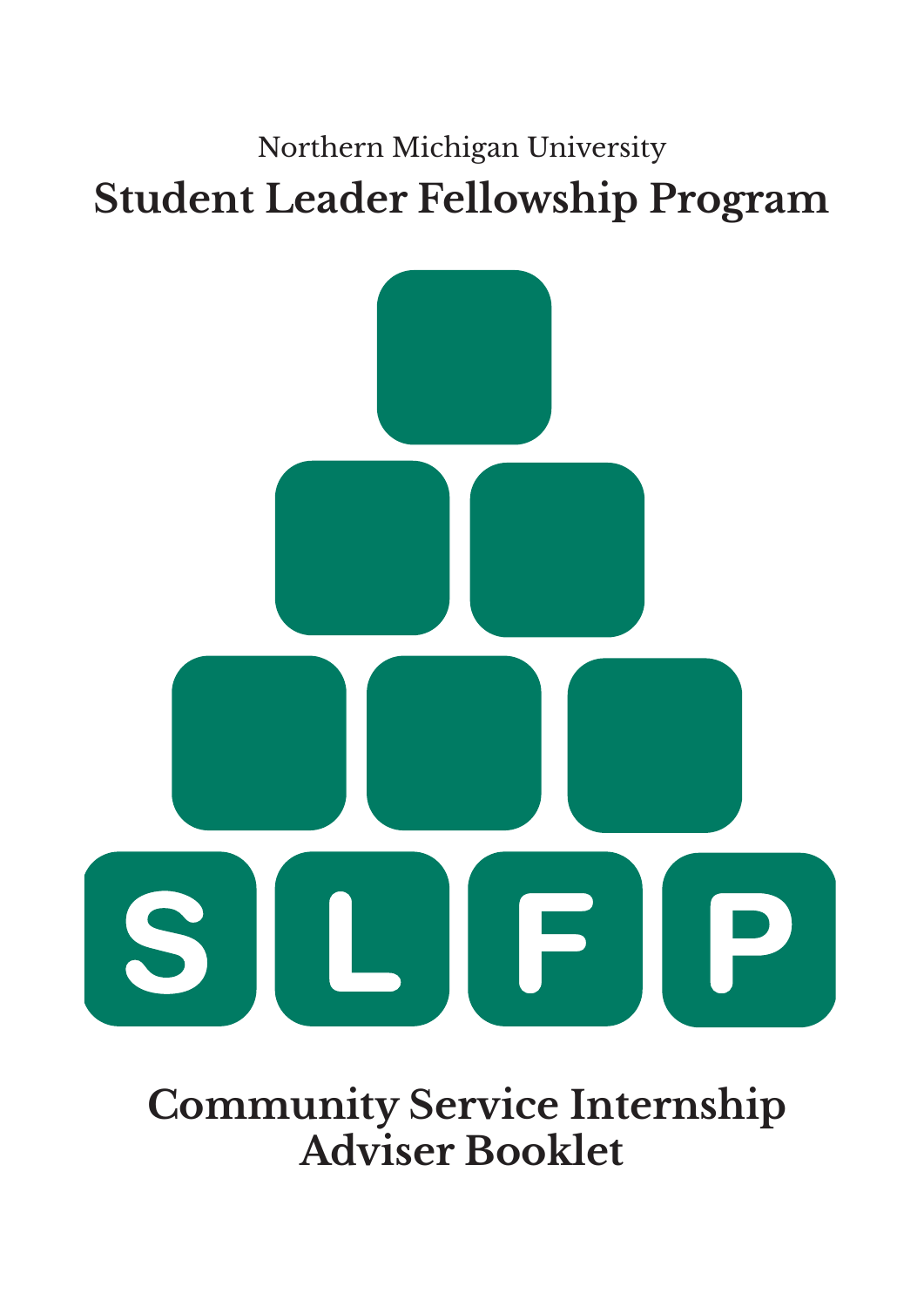## **PURPOSE STATEMENT AND GOALS**

#### Purpose Statement:

The Student Leader Fellowship Program is designed to develop a leader who is better equipped to meet community and societal responsibilities. Therefore, the Community Service Internship is one of the most vital components of the Student Leadership Fellowship Program. Participation in the internship will allow Student Fellows to gain a true appreciation of the ethics, values, demands, and processes associated with responsible leadership and will provide an avenue to ensure a continued commitment to the community.

#### Goals:

The Community Service Internship will provide Student Fellows the opportunity to:

- 1. Use acquired leadership skills in the creation and implementation of a community service project.
- 2. Be directly involved in and responsible for meaningful community enrichment or social 2. change activities.
- 3. Have a positive impact on the quality of life in Marquette and surrounding areas.
- 4. Have a satisfying and enjoyable leadership experience in an area of interest.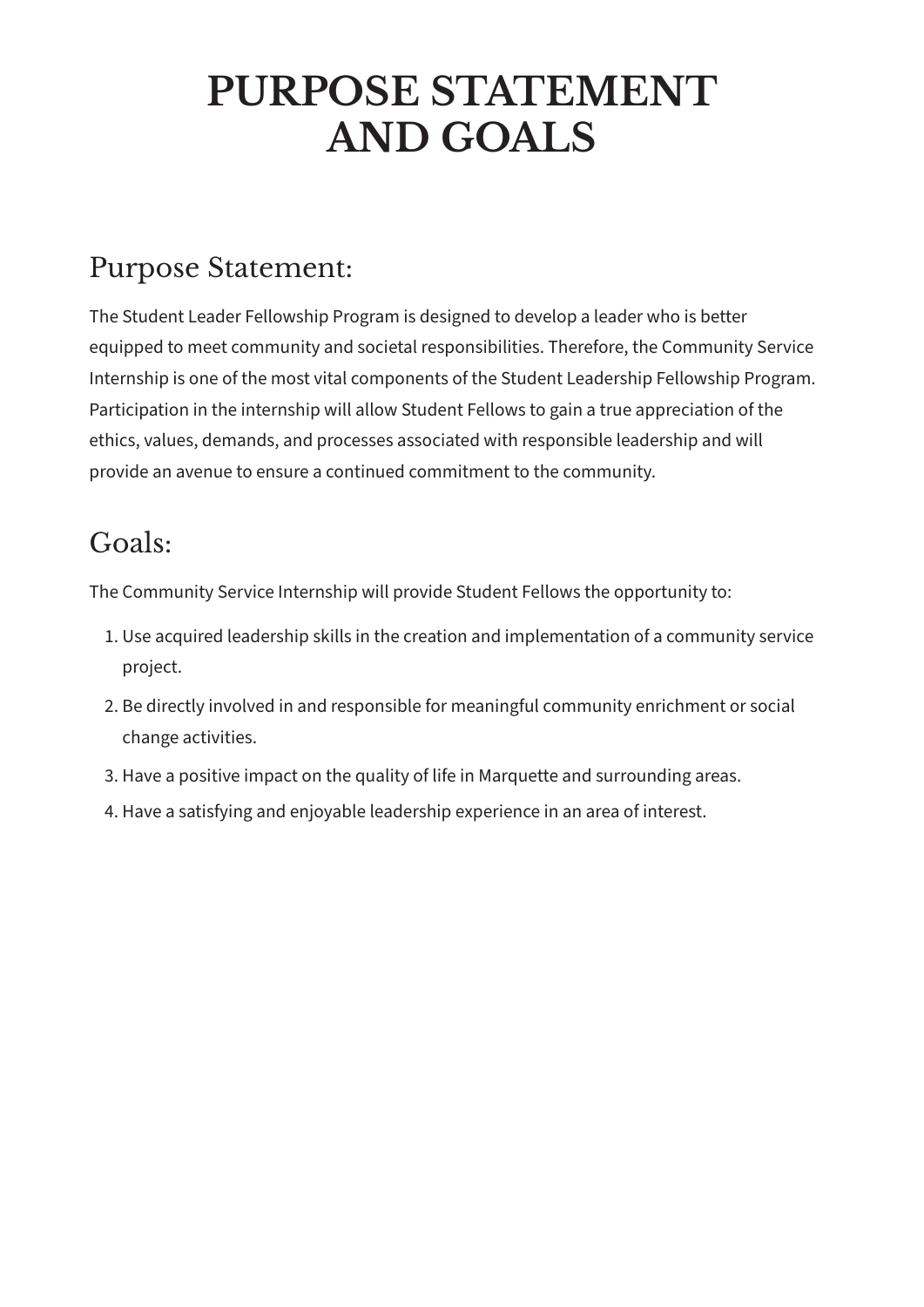## **CRITERIA FOR ASSESSING THE COMMUNITY SERVICE INTERNSHIP**

Community Service Internship proposals will be accepted based on the following criteria:

#### 1. LEADERSHIP

Does the Student Fellow have leadership of the project? This may involve leading the activities of a group, setting goals and implementing them, and taking ultimate responsibility for the success or failure of the task. The Student Fellow must also be able to make important decisions within the CSI, which utilize analytical and problem-solving skills.

#### 2. CHALLENGING vs. REALISTIC MISSION

Is the overall mission of the CSI challenging? At the same time, does it suggest a realistic process for accomplishment? The nature of the project must lend itself to specific goals, which, if followed in a step- by-step fashion, will achieve a tangible outcome over a period of two semesters.

#### 3. COMMUNITY SERVICE/VOLUNTEERISM

Is the CSI truly a volunteer project? It must not be done for money, academic or career advancement, or other extrinsic personal reward. It must involve meaningful tasks that make a difference in the lives of people in Marquette/Alger Counties.

#### 4. TIME COMMITMENT

Is the time commitment appropriate? The proposed CSI must entail an on-going commitment which takes approximately three-four hours per week over two semesters. However, it is recognized that some internships will demand more time some weeks and less other weeks. It is permissible to operate on a flexible time-frame provided the schedule has been approved by your Site Adviser.

#### 5. COMMUNITY SERVICE ADVISER

Who will be the Site Adviser? Student Fellows must work closely with a Community Service Internship Site Adviser who has an in-depth, working knowledge of the internship setting. Community Service Site Advisers are community leaders who are committed to helping Student Fellows establish and achieve their CSI goals.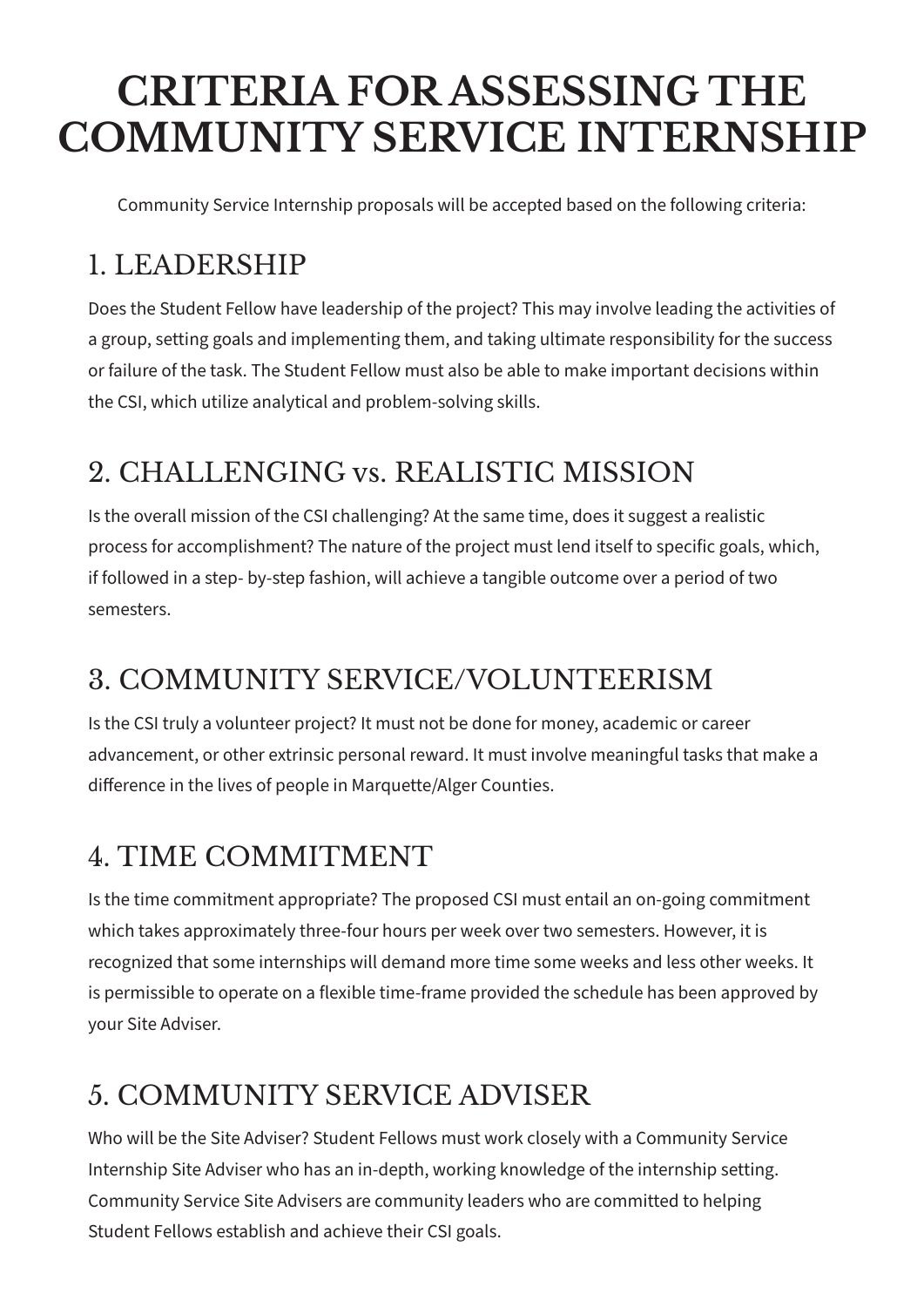# **ROLES & EXPECTATIONS**

September-April

#### Expectations of Student Fellows:

- 1. Complete a detailed Service Learning Form after approximately 10 hours of your CSI have been completed.
- 2. Participate in Monthly Internship Meetings with other Student Fellows and SLFP staff.
- 3. Attend a one-on-one meeting with an SLFP staff member each semester.
- 4. Maintain communication with your CSI Site Adviser through regularly scheduled meetings.
- 5. Write a Reflection Paper at the end of the Community Service Internship experience.

### Expectations of Community Service Internship Site Advisers:

- 1. Provide Student Fellows with the orientation, advice, and guidance necessary for success in the internship.
- 2. Provide the proper work environment as needed to perform the Community Service 2. Internship.
- 3. Complete a brief written evaluation of each Student Fellow mid-project and at the end of the project.
- 4. Maintain communication with Student Fellow(s) through regularly scheduled meetings.
- 5. Communicate any problems, concerns, or other feedback to the SLFP staff.

#### Expectations of SLFP Staff:

- 1. Facilitate Internship Meetings for service learning, idea sharing, motivation, and fellowship.
- 2. Monitor the progress of Student Fellows to award those who have completed the SLFP, to 2. recognize outstanding contributions, and to intervene in cases of failure to meet minimum expectations.
- 3. Meet with each Student Fellow once each semester.